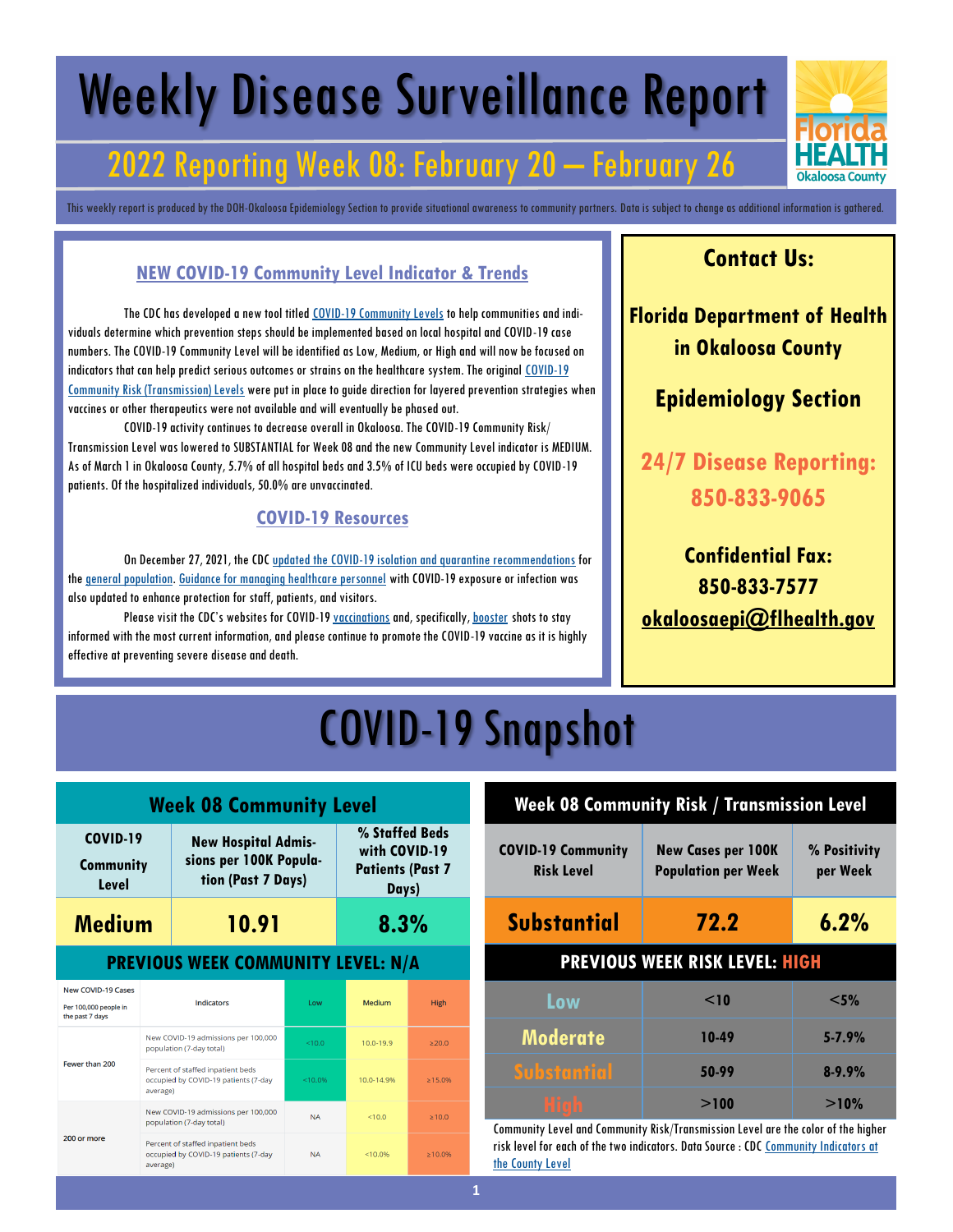### COVID-19 Fully **COVID-19 in Okaloosa County**

Week 08: February 20 – February 26



**Figure 1:** Cumulative number of fully vaccinated Okaloosa residents as compared to COVID-19 cases per week. Data reported through previous Sunday. Data Source: Merlin & CDC [COVID Data Tracker](https://covid.cdc.gov/covid-data-tracker/#vaccinations)

| <b>Week 08 Review</b>                          | <b>Difference</b><br>from Wk07 |                              |
|------------------------------------------------|--------------------------------|------------------------------|
| <b>Resident Case Count</b>                     | 149                            | $-214$                       |
| <b>Resident Case Count per 100K Population</b> | 72.2                           | $-103.7$                     |
| <b>Average Resident Cases per Day</b>          | 21.3                           | $-30.6$                      |
| <b>Percent Positivity</b>                      | 6.2%                           | $-6.0$                       |
|                                                |                                | Data Source: Merlin Database |

**Vaccinated = No Quarantine**

**The Florida Department of Health (FDOH) provides the Centers for Disease Control and Prevention (CDC) with county COVID-19 data, including deaths.** 

**Please visit the [COVID-19 Community Profile Report](https://healthdata.gov/Health/COVID-19-Community-Profile-Report/gqxm-d9w9) webpage to obtain death data by downloading the most recent excel file and locating Okaloosa on the 'Counties' tab.** 

**For questions related to COVID-19 death data, please contact the FDOH Office of Communications at 850-245-4111 or [NewsMedia@flhealth.gov.](mailto:NewsMedia@flhealth.gov)**

| <b>COVID-19 VACCINATIONS</b>                                               |                 |           |
|----------------------------------------------------------------------------|-----------------|-----------|
| <b>Fully-Vaccinated</b><br><b>Groups</b>                                   | <b>OKALOOSA</b> | <b>US</b> |
| % of Population $\ge$<br><b>5 Years of Age</b>                             | 67.5%           | 69.0%     |
| % of Population $\ge$<br>12 Years of Age                                   | 73.4%           | 73.4%     |
| % of Population $\ge$<br>18 Years of Age                                   | 76.1%           | 74.9%     |
| % of Population $\ge$<br><b>65 Years of Age</b>                            | 95.0%           | 88.7%     |
| Data reported through previous Sunday. Data Source: CDC COVID Data Tracker |                 |           |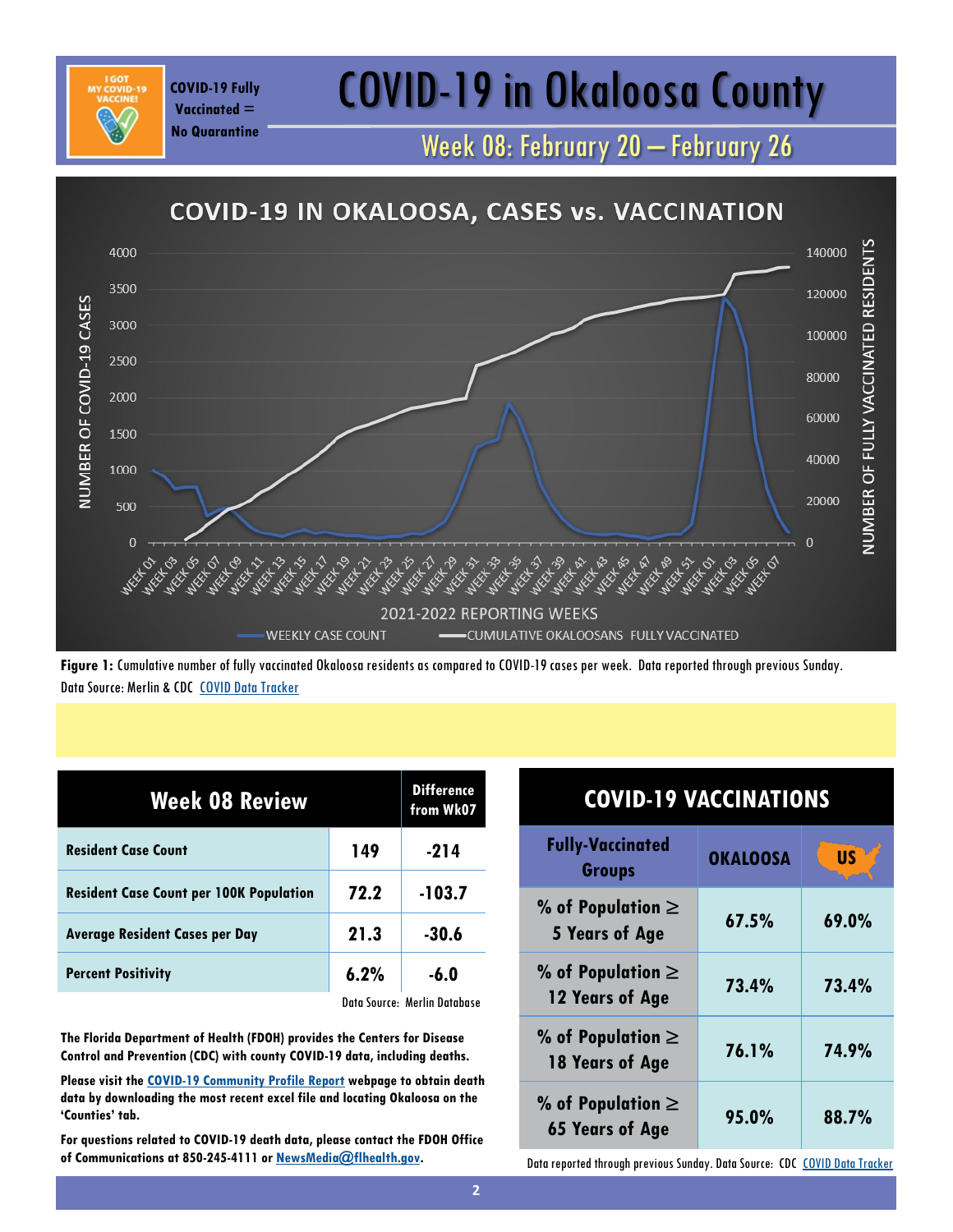## Influenza-Like Illness

### Week 08: February 20 – February 26

**Influenza-like Illness (ILI)** is defined as fever greater than or equal to 100°F AND cough and/or sore throat in the absence of another known cause.



**ANALYSIS**: During Week 08, flu reporting partners and ESSENCE (a syndromic surveillance system) reported a slight increase in ILI activity for Okaloosa County. The percentage of ILI ED visits in Okaloosa County increased from 2.51% during Week 07 to 2.62% during Week 08. Flu partners reported no positive rapid influenza tests this week. Over the past three weeks, 31 out of 174 influenza specimens submitted to the state lab were positive (28 Influenza A unspecified, 1 Influenza A H3, 2 Influenza B unspecified). There were no ILI admissions, outbreaks, or deaths reported this week. The percentage of total ILI ED visits for Week 07 is higher than that of Week 07 last year.

Note: Other respiratory syndromes can be represented by increased ILI case numbers. Data Source: ESSENCE

| % ILI by Age Group<br><b>Week 08, 2022</b> |                    |                                  |                              |
|--------------------------------------------|--------------------|----------------------------------|------------------------------|
| Age<br>Range                               | Ш<br><b>Visits</b> | <b>Total ED</b><br><b>Visits</b> | % Total<br><b>ILI Visits</b> |
| $0-4$                                      | 11                 | 156                              | 7.05%                        |
| $5 - 19$                                   | 21                 | 266                              | 7.89%                        |
| 20-34                                      | 5                  | 434                              | 1.15%                        |
| 35-54                                      | 8                  | 510                              | 1.57%                        |
| 55-74                                      | 8                  | 510                              | 1.57%                        |
| $75+$                                      | 4                  | 299                              | 1.34%                        |



**75+ <sup>4</sup> <sup>299</sup> 1.34% Figure 3**: Hospital ED visits meeting ILI criteria stratified by facility. Percentages calculated based on total number of ILI ED visits. (n=57). Data source: ESSENCE

Data Source: ESSENCE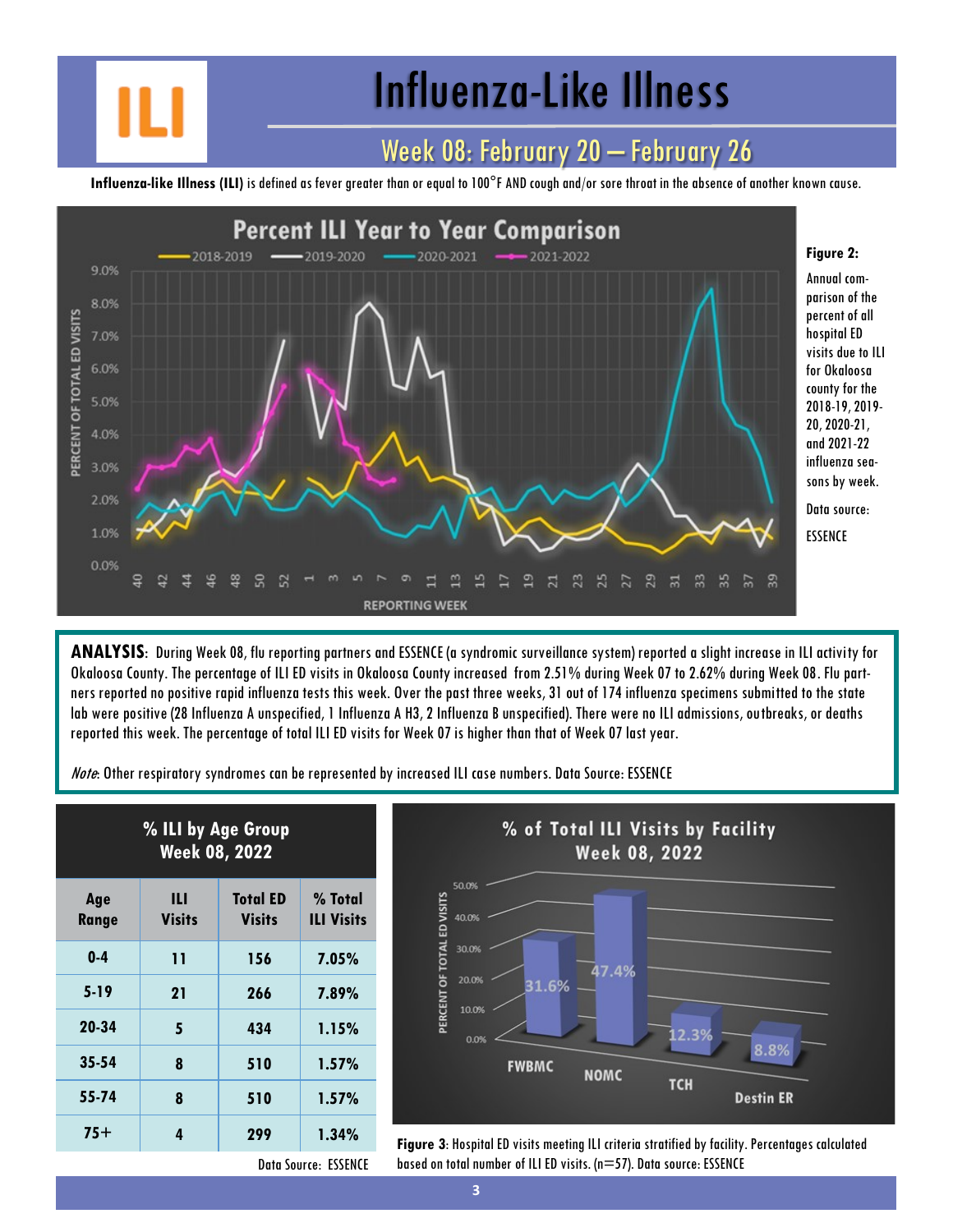## Syndromic Surveillance

### Week 08: February 20 - February 26







#### **Week 08—Fort Walton Beach Medical Center**

| <b>Age Range</b> | <b>Top Syndrome</b> | <b>Total ED Visits for</b><br><b>Syndrome</b> |
|------------------|---------------------|-----------------------------------------------|
| $0 - 4$          | <b>FEVER</b>        | 24                                            |
| $5-19$           | <b>RESP</b>         | 27                                            |
| 20-34            | <b>INJURY</b>       | 40                                            |
| $35 - 54$        | <b>INJURY</b>       | 41                                            |
| 55-74            | <b>INJURY</b>       | 31                                            |
| $75+$            | <b>INJURY</b>       | 25                                            |

#### **Week 08—North Okaloosa Medical Center**

| <b>Age Range</b> | <b>Top Syndrome</b> | <b>Total ED Visits for</b><br><b>Syndrome</b> |
|------------------|---------------------|-----------------------------------------------|
| $0 - 4$          | <b>INJURY</b>       | 10                                            |
| $5-19$           | <b>INJURY</b>       | 17                                            |
| 20-34            | GI                  | 18                                            |
| $35 - 54$        | <b>GI, INJURY</b>   | 17, 17                                        |
| 55-74            | <b>RESP</b>         | 24                                            |
| $75+$            | <b>INJURY</b>       | ו ו                                           |